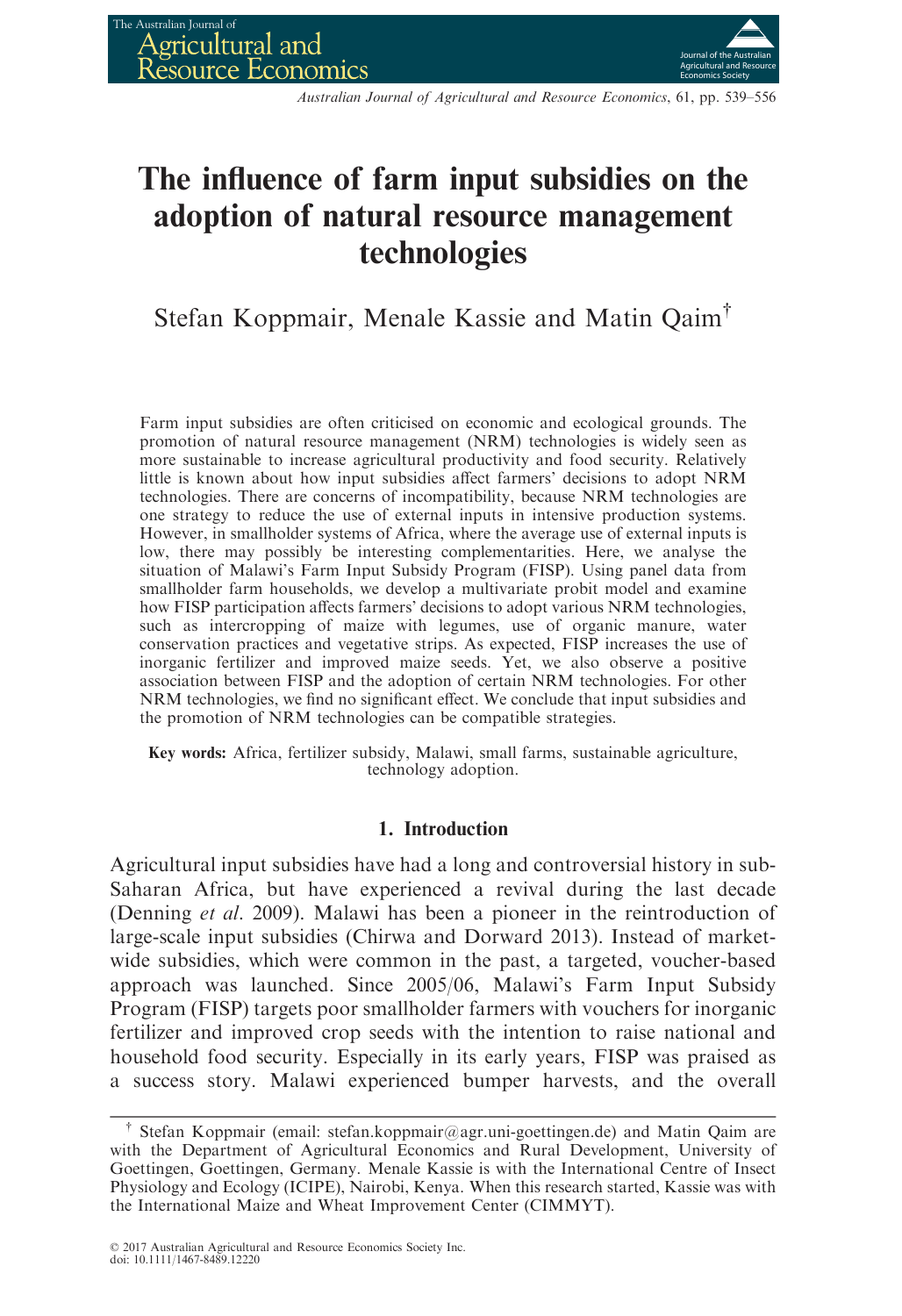well-being of smallholders seemed to increase with improved access to subsidised inputs and technologies (Lunduka et al. 2013). FISP became a role model for an African Green Revolution that many other African countries wanted to replicate (Denning *et al.* 2009; Lunduka *et al.* 2013).

However, more recently FISP has drawn substantial criticism in academic and policy arenas. Doubts were raised concerning the Program's profitability, efficiency and financial sustainability (MaSSP 2014). A few studies that evaluated FISP between 2005 and 2010 revealed benefit-cost ratios below one, suggesting that program costs had outweighed program benefits (Jayne et al. 2013; Lunduka et al. 2013). Returns to subsidised fertilizer were sometimes found lower for poor farm households than for relatively betteroff (Ricker-Gilbert and Jayne 2012). Moreover, the program's ecological and social sustainability was questioned (MaSSP 2014). Some nongovernmental organizations (NGOs) maintain that the use of agrochemicals destroys the environment and contributes to small farmers' dependencies (Greenpeace Africa 2015). Also beyond NGO circles, there is broad agreement that sustainable productivity increases cannot build on input intensification alone, but that NRM technologies, such as soil and water conservation practices, will have an important role to play (Marenya et al. 2012; The Montpellier Panel 2013; MaSSP 2014). Further development and wider adoption of NRM technologies could increase agricultural productivity, reduce environmental externalities and make farming in Africa more resilient (Holden and Lunduka 2013).

With support from international donors, the Malawian government recently launched the Agricultural Sector-Wide Approach, a program to harmonise FISP with other policy initiatives that promote the dissemination and adoption of NRM technologies (MoAFS 2011). Yet, NRM technologies are often seen as a strategy to reduce the use of external inputs (Lee 2005), so it is unclear how compatible input subsidies and policies to promote NRM technologies actually are. A recent example from Zambia showed that fertilizer subsidies may discourage farmers from adopting fallowing and intercropping practices (Levine 2015; Morgan et al. 2017). Empirical evidence on how Malawi's FISP might affect the adoption and use of NRM technologies is scarce. A few studies investigated the effect of FISP on cropland allocation with mixed results. Karamba (2013) and Holden and Lunduka (2010) suggested that FISP contributes to crop diversification and a decreasing share of land allocated to maize, while Chibwana et al. (2012) found evidence of less diversified cropping patterns. Holden and Lunduka (2012) analysed the relationship between fertilizer subsidies and the use of organic manure and observed a positive link. Beyond these relationships, no studies have analysed the effects of input subsidies on the adoption of soil and water conservation practices, such as maize–legume intercropping, soil ridges, terraces or vegetative strips, in Malawi or elsewhere. Here, this research gap is addressed.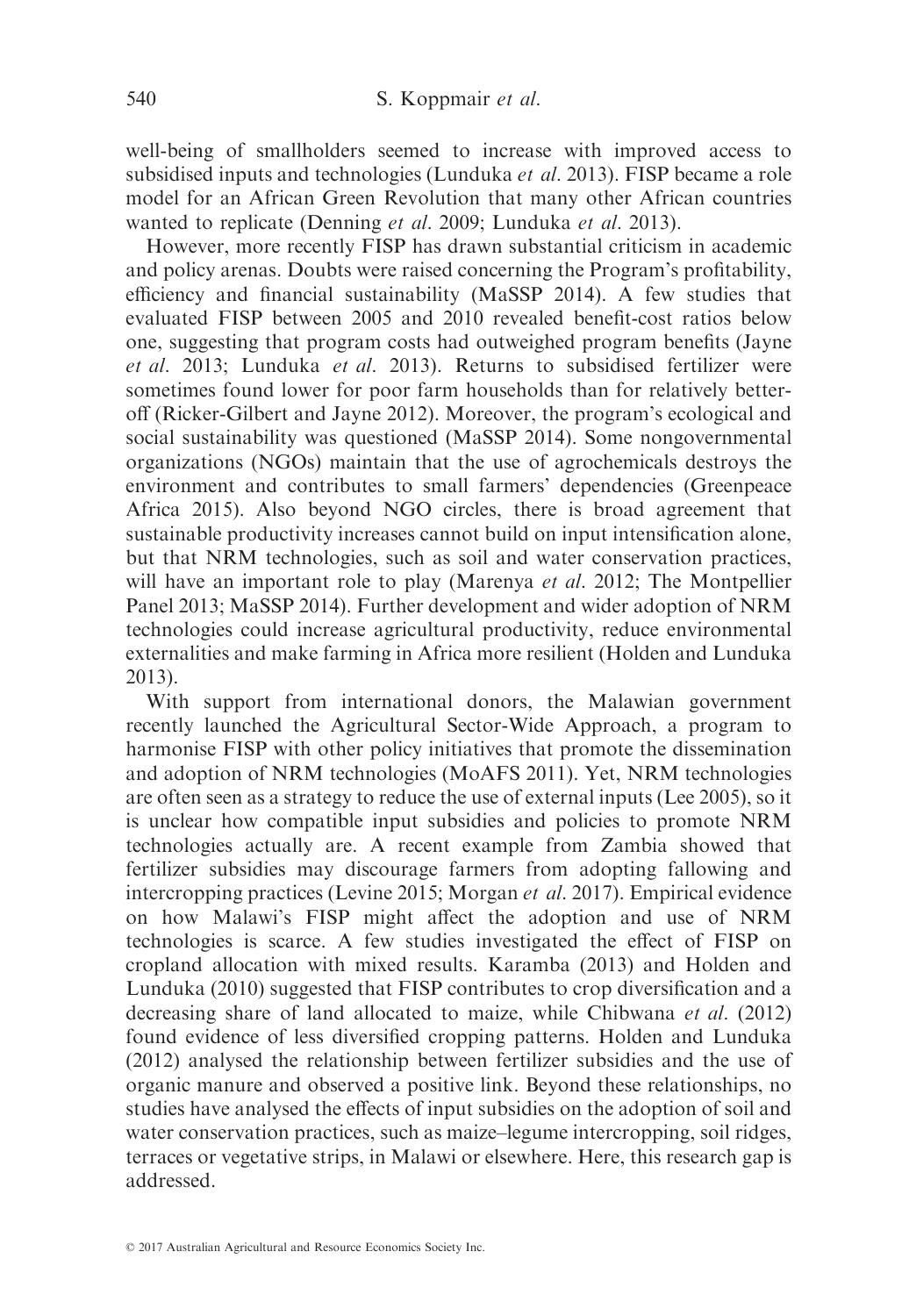In particular, panel data from maize-producing farms, collected in 2011 and 2013, are used to analyse how FISP affects farmers' adoption of different NRM technologies. Two specific research questions are investigated. First, does FISP participation influence the use of NRM technologies, specifically soil and water conservation practices? Second, and more generally, is the adoption of input-intensive technologies compatible with the adoption of NRM practices? To answer these questions, a multivariate probit model that takes explicit account of the correlation between different adoption decisions is developed and estimated.

# 2. Malawi and FISP

Agriculture accounts for 30 per cent of Malawi's gross domestic product; about 90 per cent of the population are engaged in agricultural activities (CIA 2015). Maize is the main staple food and is grown on 70 per cent of the total cultivated land (Chirwa and Dorward 2013). Maize is largely produced for subsistence consumption. An estimated 10–15 per cent of the maize production is sold by farmers, often directly after harvest when smallholder households are in need for cash (Jayne *et al.* 2010; Koppmair *et al.* 2017). Sales are typically made to local traders for use in the domestic market. Maize cultivation in Malawi predominantly depends on rainfall with only one rainy season from December to April. The risk of crop failure due to drought and waterlogging is high. Input intensity among smallholders is relatively low, and the heavy reliance on maize cultivation further decreases soil fertility. Malawi's smallholder farmers regularly fall short of maize between January and March, when the stocks are decreasing. Rural households frequently suffer from severe food shortages (Denning *et al.* 2009). These circumstances have led to the implementation of input subsidy programs in the past and present (Chirwa and Dorward 2013).

FISP has been the latest addition to such policy initiatives aimed at increasing smallholder productivity, incomes and food security (Lunduka et al. 2013). FISP targets about 50 per cent of Malawi's farmers with vouchers for subsidised inputs. In 2012/13, eligible households were supposed to receive two vouchers for fertilizer and one for improved maize seeds. Each fertilizer voucher could be redeemed for one 50 kg bag of fertilizer at a small fee (fees were increased more recently). Seed vouchers could be redeemed cost-free for 5 kg of hybrid maize seeds or 8 kg of open-pollinated variety (OPV) seeds. Additionally, vouchers for legume seeds were available. Over time, other subsidy components such as fertilizer for tobacco, tea and coffee, as well as cotton seeds and chemical treatments were also added, but the core package of inorganic fertilizer and improved maize seeds remained in place (Chirwa and Dorward 2013).

Since 2009/10, the government has allocated the vouchers proportionally to the number of farm families within districts. Distribution across villages is executed by government extension services and local authorities. Within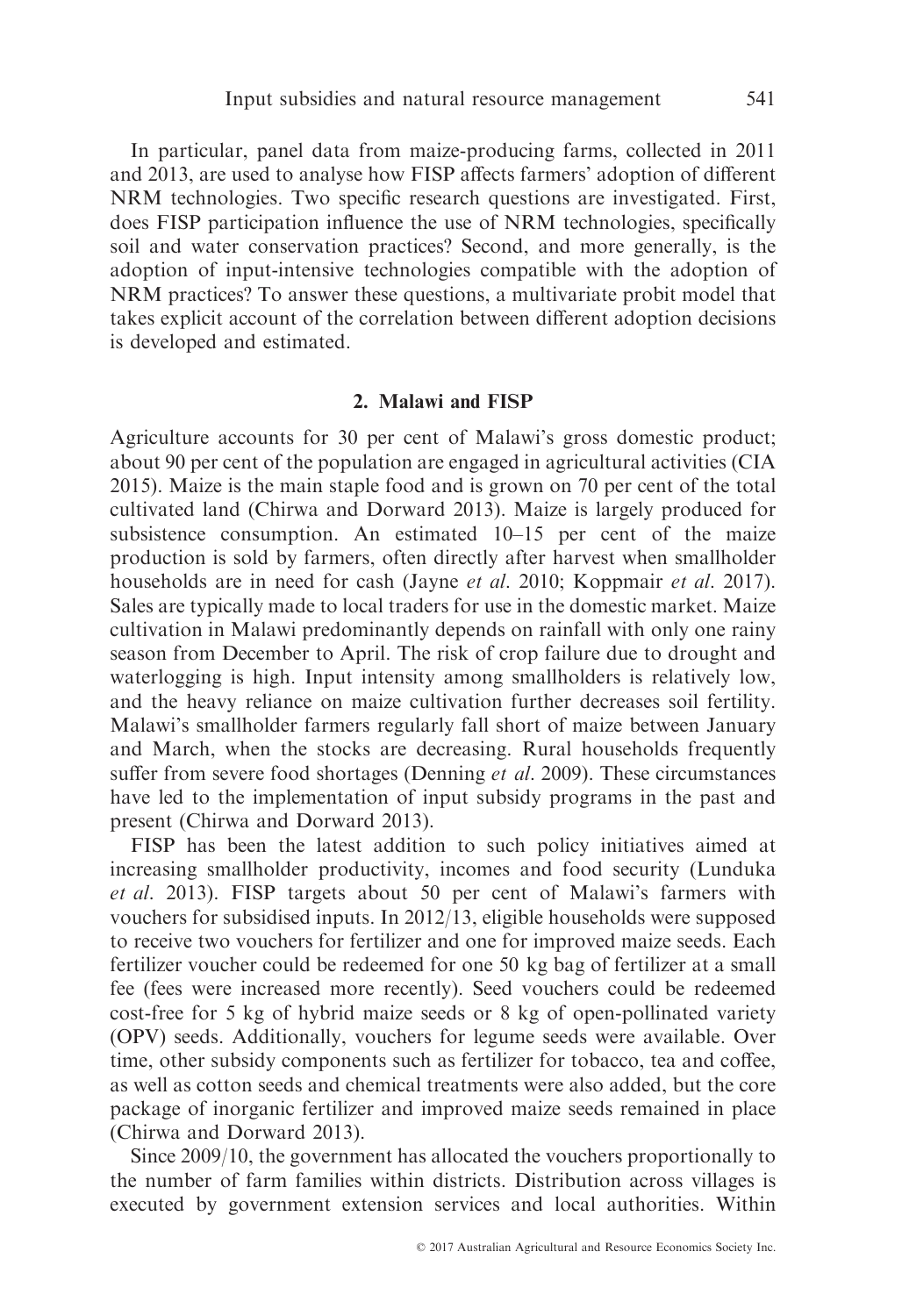villages, potential beneficiaries are identified in open forum allocations. Eligible farm households must fulfil at least one of the following criteria (Chirwa and Dorward 2013). They are: (i) resource poor, but own and cultivate a piece of land; (ii) long-time residents of the village; (iii) guardians looking after physically challenged or HIV/AIDS-affected persons; or (iv) especially vulnerable, such as farm families headed by women or elderly individuals (Chirwa and Dorward 2013). In short, FISP intends to benefit poor and vulnerable farm households that are able to make productive use of the inputs provided (Chibwana et al. 2014). However, the actual practice of targeting and voucher allocation has been criticised for inconsistencies (Chirwa and Dorward 2013; Lunduka et al. 2013).

Program costs are also an issue of concern. In 2011/12, FISP accounted for 140 million US\$, equivalent to almost 50 per cent of Malawi's agricultural budget (Chirwa and Dorward 2013). These high costs have prompted questions about the program's financial sustainability and have contributed to cuts in the support of other agricultural programs and economic sectors (Arndt et al. 2015). International donors are now putting more emphasis on sustainable land management (Holden and Lunduka 2012). NRM practices were identified as a major strategy for sustainably increasing productivity on smallholder farms (Sauer and Tchale 2009). Against this background, better integrating input subsidies with approaches to promote NRM technologies seem to be a necessity to reach FISP's goals in the medium and long-run (Holden and Lunduka 2012).

## 3. Materials and methods

## 3.1 Data

The data used for this study come from a farm household survey that was conducted in two rounds in collaboration with the International Maize and Wheat Improvement Center (CIMMYT) and the Malawian Department of Agricultural Research Services (DARS). The survey covers data for two cropping seasons, 2009/10 and 2012/13. A multistage sampling procedure was employed to select districts, villages and households. First, we purposively selected six districts based on their maize production potential, namely Lilongwe, Kasungu, Mchinji, Salima and Ntcheu in the Central, and Balaka in the Southern region of Malawi. In each district, we used lists of the government extension service to randomly select villages proportionate to district size. In total, around 180 villages were thus selected. In each village, two to eight households were randomly selected proportionate to village size, resulting in a total sample of 890 households that were interviewed in the first survey round. Out of these, in the second round, 757 were re-interviewed. Some sample attrition occurred, as is normal for panel survey rounds with several years in-between. The econometric analysis is based on the unbalanced panel. Households with missing data were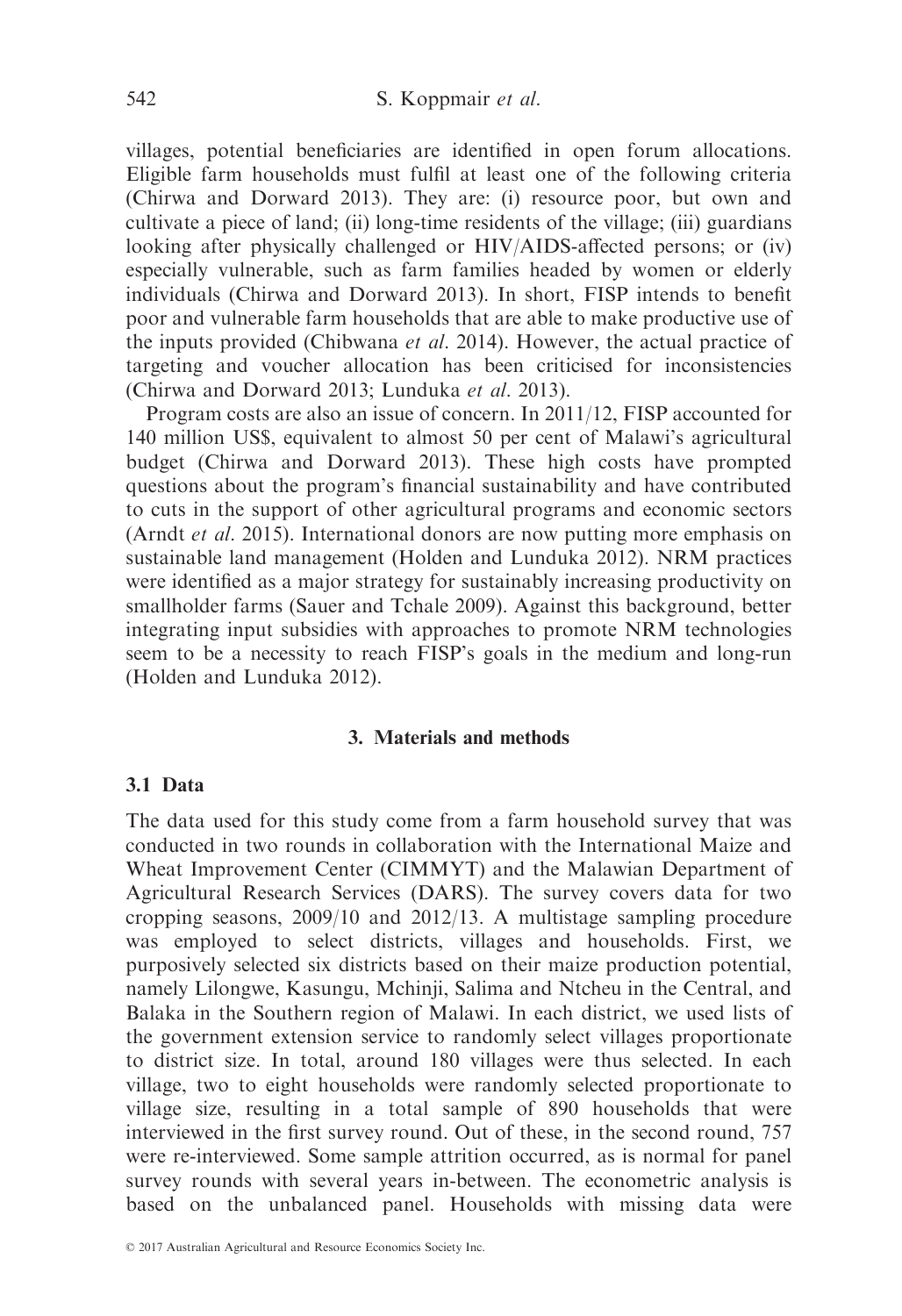excluded. The final data set consists of 1,482 observations pooled over the two survey rounds.

## 3.2 Multivariate probit model of technology adoption

Smallholder farmers have to deal with multiple agricultural production constraints affecting their households' well-being. Farmers often use different strategies and technologies, whereby the adoption of one technology cannot be seen in isolation from other technologies and inputs used. The possibility that adoption decisions are interrelated has recently drawn a lot of attention (Kassie et al. 2013, 2015; Wainaina et al. 2016). The adoption of multiple technologies can result in complementarities and trade-offs, meaning that some combinations make more sense for farmers than others. A modelling approach that takes into account the complex decision-making in technology adoption is the multivariate probit model (MVP). The MVP simultaneously models the adoption of a set of technologies. In contrast to standard probit models with only one dependent variable, the MVP accounts for relationships between different technologies that can lead to correlation of unobserved factors and the error term in the adoption equations (Greene 2012).

We use an MVP to explain the adoption decisions for multiple innovations, including input-intensive and NRM technologies, and assess the role of FISP participation in these decisions. The general model can be written as follows:

$$
TA_k^* = \beta_0 + \beta_{1k} \text{FISP} + \beta_{2k} H + \beta_{3k} R + \beta_{4k} T + \varepsilon_k \tag{1}
$$

$$
TA_k = \begin{cases} 1 \text{ if } TA_k^* > 0\\ 0 \text{ otherwise} \end{cases}
$$
 (2)

where  $TA_k^*$  denotes a latent variable that can be understood as the expected net benefit from adopting technology  $k$ . The model considers seven different technologies as will be detailed below.  $TA_k^*$  is assumed to be a linear combination of explanatory variables and the unobserved error term  $\varepsilon$ . Given that  $TA_k^*$  is not observable, model estimation is based on the observed binary variable  $TA_k$ , which describes whether or not a farm household has adopted technology k.

The main explanatory variable of interest is FISP, which is a dummy for participation in the subsidy program. For this analysis, the FISP dummy takes a value of one if a farm household received vouchers for the core subsidy package consisting of inorganic fertilizer and improved maize seeds. A few households additionally received vouchers for legume seeds. These households are included in the main analysis, but we exclude them in a robustness check to see whether the additional provision of subsidised legume seeds affects the adoption of some technologies differently. The effect of FISP participation on technology adoption is measured by  $\beta_{1k}$ . A positive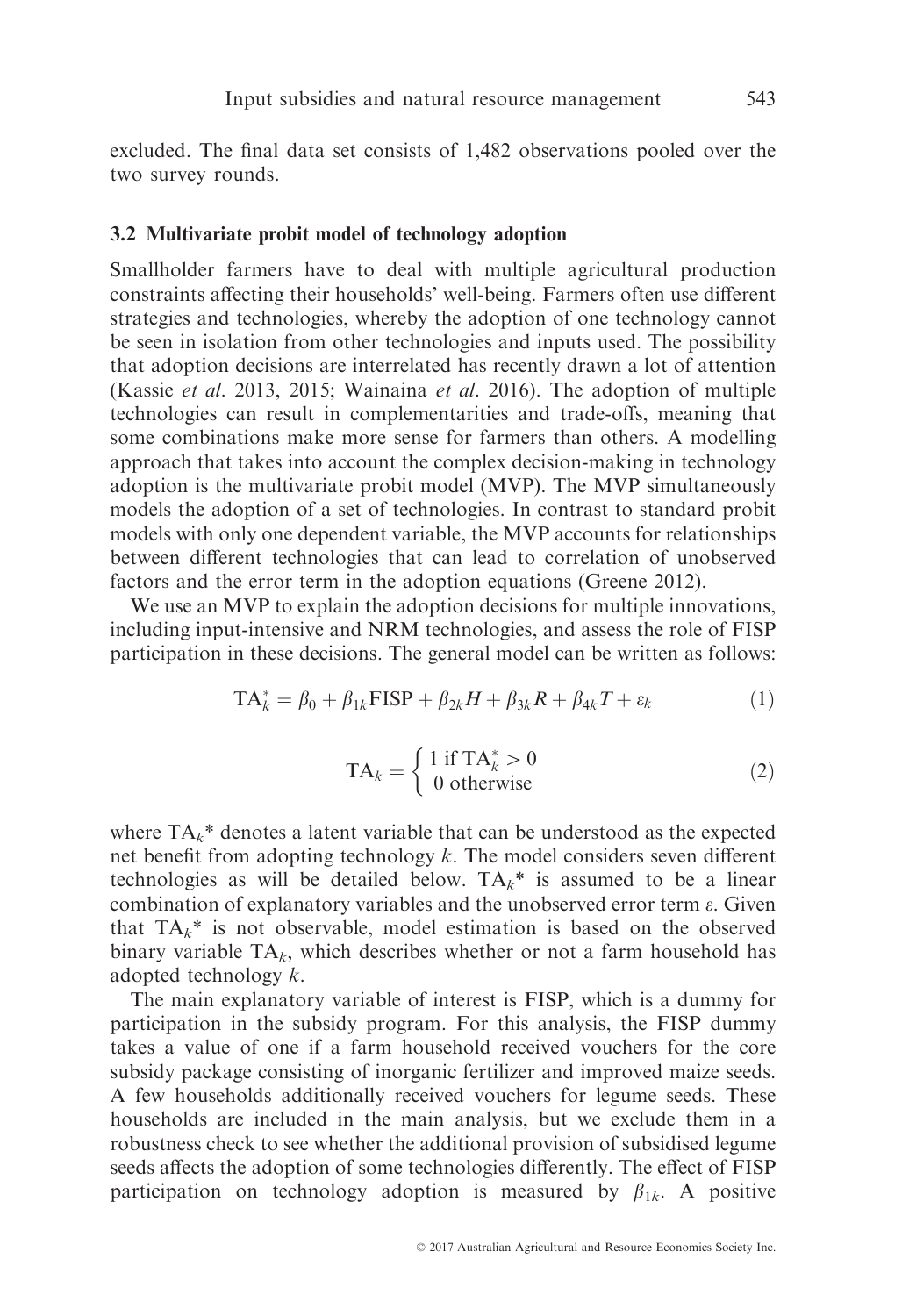(negative) and significant coefficient  $\beta_{1k}$  would indicate that the input subsidy increases (decreases) the probability of adoption of technology  $k$ . A range of farm and household characteristics  $(H)$ , regional characteristics  $(R)$  and a year dummy (T) are included as control variables.

The error terms in the MVP jointly follow a multivariate normal distribution with zero conditional mean and variance normalised to unity. The model generates a variance–covariance matrix that denotes the correlation of the error terms for any two equations (Kassie et al. 2013). This matrix allows us to describe the correlation between all technologies considered. Complementary technologies have a positive correlation, while negative correlations might indicate a substitutive relationship.

It should be mentioned that the MVP coefficient estimates may slightly vary depending on how the order of the equations is specified. We tried estimation using different equation orders, which hardly affected the coefficient estimates. A more general issue when using panel data with observations over time is that serial correlation (i.e. error correlation over time for the same households) and/or heteroscedasticity may occur. For short panels with a large number of observations, serial correlation and heteroscedasticity can both be controlled for by estimating panel-robust standard errors with cluster correction at the household level (Cameron and Trivedi 2010). This approach is used here for all estimated models.

## 3.3 Addressing unobserved heterogeneity and potential selection bias

The particular design of FISP provides a challenge for empirical analysis, as the targeting process is nonrandom and can therefore lead to selection bias in the estimation of equation (1). Selection into FISP and the decision to adopt NRM technologies could be jointly determined by the same unobserved household characteristics, such as farm management ability or individual motivation. For instance, among the large number of potential beneficiaries of FISP, farmers with higher management ability may have a greater chance to be selected because they are assumed to make better use of fertilizer and improved seeds. At the same time, these farmers may also be more innovative and thus more likely to adopt NRM technologies at an early stage. Unless controlled for, such unobserved characteristics can cause bias in the estimated effect of FISP participation.

Several studies that analysed the effects of FISP used instrumental variable (IV) approaches to control for unobserved heterogeneity and reduce selection bias (Ricker-Gilbert et al. 2011; Karamba 2013; Lunduka et al. 2013). However, the identification of reliable instruments can be challenging. Moreover, implementation of IV procedures in a multivariate probit framework is not straightforward. Another way to address the problem of unobserved heterogeneity is to exploit the panel nature of the data and use a fixed effects estimator. Yet, there are two shortcomings of using a standard fixed effects estimator in our context. First, the binary nature of the outcome variables might result in the incidental parameter problem (Greene 2012).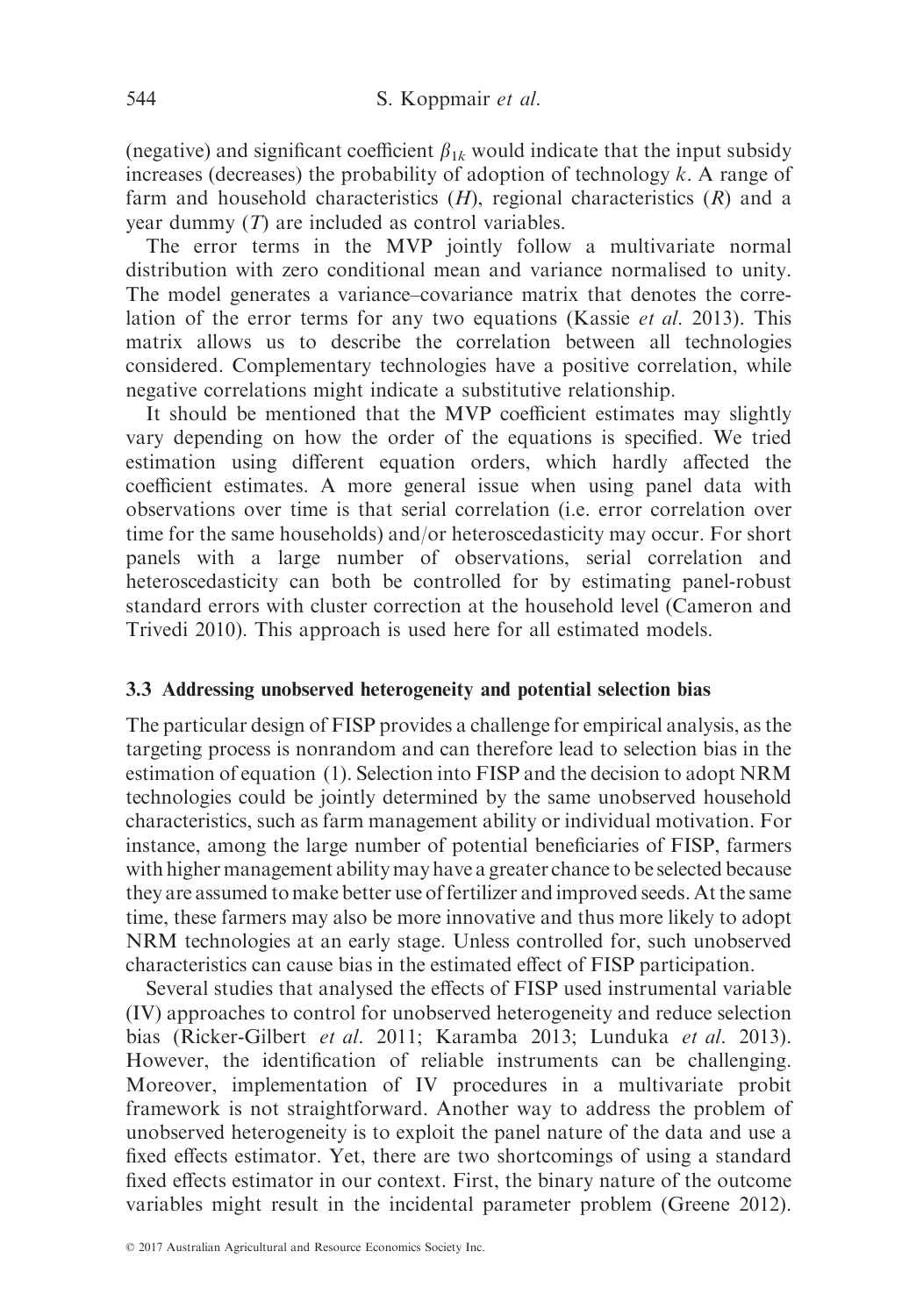Second, the standard fixed effects procedure would require estimation of single equation models, neglecting possible relationships between different technologies. As an alternative, the MVP model can be modified using an approach proposed by Mundlak (1978), which requires inclusion of the means of all time-varying explanatory variables  $\overline{X}$  (including FISP participation, household characteristics and regional characteristics). We use this Mundlak approach and modify the MVP model as follows:

$$
TA_k^* = \beta_0 + \beta_{1k} \text{FISP} + \beta_{2k} H + \beta_{3k} R + \beta_{4k} T + \beta_{5k} \bar{X} + \varepsilon_k \tag{3}
$$

Equation (3) controls for unobserved heterogeneity and thus addresses issues of selection bias in the MVP framework (Kassie et al. 2015). Note, however, that both the standard fixed effects and the Mundlak approach can only control for unobserved heterogeneity that is time-invariant. As we consider a relatively short time period (2009/10 to 2012/13) and analyse the adoption of various technologies simultaneously, we do not expect significant bias from unobserved time-varying heterogeneity.

## 4. Results

## 4.1 Descriptive statistics

Descriptive statistics of explanatory variables used in the regression models are shown in Table 1. Fifty per cent of the sample households had participated in FISP during the seasons covered by the two survey rounds, meaning that they had received at least one voucher for inorganic fertilizer and one for improved maize seeds.

Among the household characteristics used in the regression models are typical human capital variables – such as age, education and gender of the household head. The household head is defined as the households' main decision-maker. It is possible that other household members also influence decision-making about technology adoption. In alternative models, we therefore also tried gender of the survey respondent (who was not always the household head), without any major changes in the estimation results. Typical assets – such as farm size and livestock ownership – that were shown to affect technology adoption in many situations were also included in the models. The average farm size of 3.3 acres in the sample is comparable to other recent studies with nationally representative data from Malawi (Ricker-Gilbert et al. 2014). Moreover, a number of social capital and social network variables are considered, as well as shocks experienced in the past, as these can also influence technology adoption (Doss 2006; Noltze et al. 2012; Kassie et al. 2015). Regional factors include infrastructure conditions, district-level population size and a geographical dummy, among others.

The technology adoption variables considered in this study comprise seven different technologies, namely: (i) inorganic fertilizer; (ii) improved maize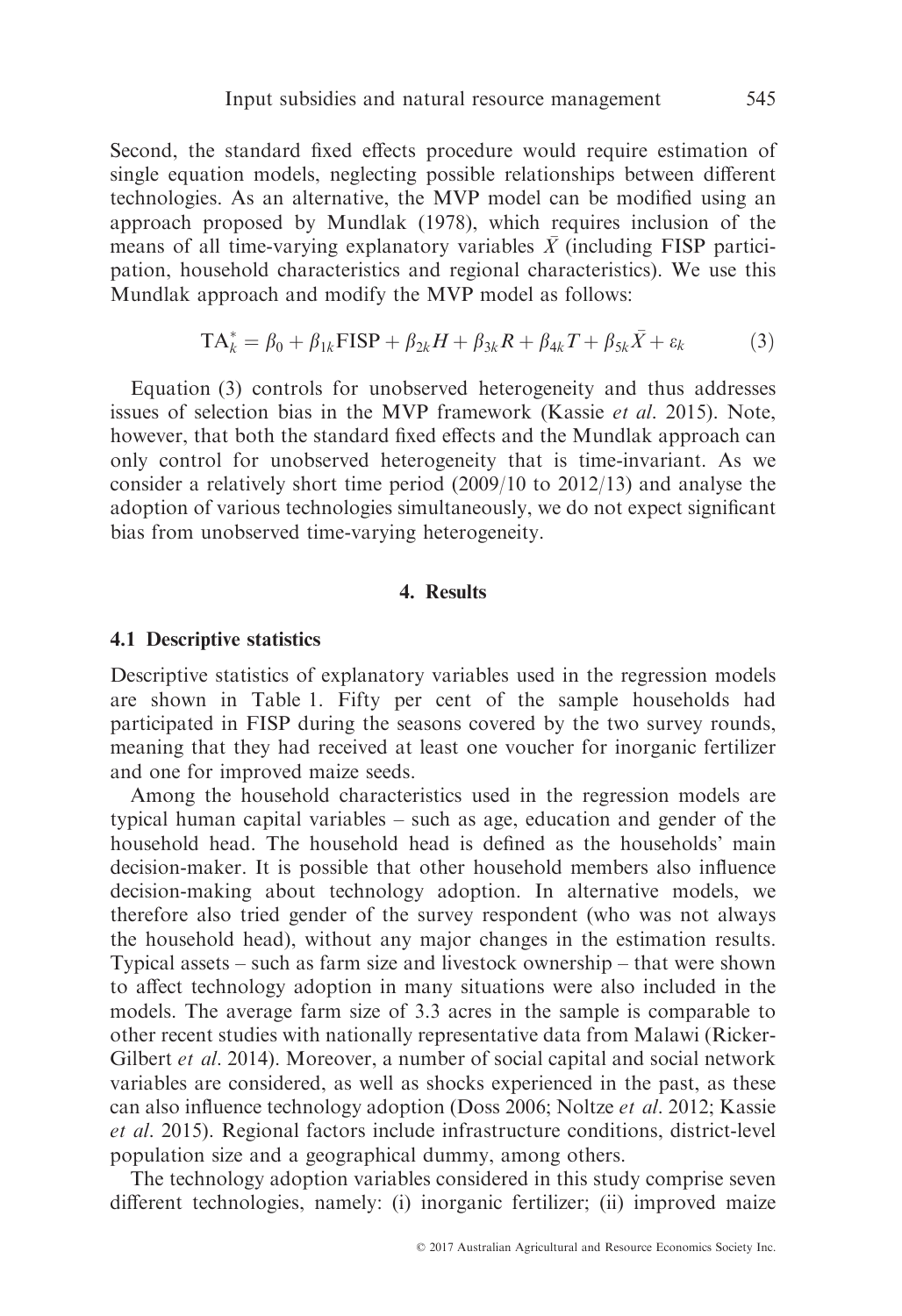| Variable                  | Description                                                                                                   | Mean  | <b>SD</b> |
|---------------------------|---------------------------------------------------------------------------------------------------------------|-------|-----------|
| Household characteristics |                                                                                                               |       |           |
| <b>FISP</b>               | Household has participated in FISP during<br>the last season                                                  | 0.50  | 0.50      |
| Age                       | Household head age (years)                                                                                    | 44.70 | 14.75     |
| Female head               | Household head female (dummy)                                                                                 | 0.15  | 0.36      |
| Education                 | Household head education (years)                                                                              | 5.24  | 3.51      |
| Adults                    | Adult household members, $\geq$ age 15 (number)                                                               | 2.85  | 1.31      |
| Children                  | Child household members, $\leq$ age 12 (number)                                                               | 2.01  | 1.41      |
| Resources                 |                                                                                                               |       |           |
| Asset value†              | Total value of major farm and household<br>equipment ('000 MK)                                                | 37.81 | 144.37    |
| Livestock                 | Number of livestock (Tropical Livestock<br>Units)                                                             | 1.24  | 2.75      |
| Farm size                 | Farm land owned (acres)                                                                                       | 3.30  | 2.79      |
| <b>Business</b>           | Own business income (dummy)                                                                                   | 0.46  | 0.50      |
| Seasonal labour           | Seasonal labour income (dummy)                                                                                | 0.59  | 0.49      |
| Remittances               | Income through remittances (dummy)                                                                            | 0.28  | 0.45      |
| Credit access             | Access to credit (dummy)                                                                                      | 0.22  | 0.41      |
| <b>Shocks</b>             |                                                                                                               |       |           |
| Socio-economic shocks     | Household experienced agricultural input<br>shortage and food insecurity during the<br>past ten years (dummy) | 0.85  | 0.36      |
| Water stresses            | Household experienced drought or<br>waterlogging during the past ten years                                    | 0.75  | 0.43      |
| Pests and diseases        | (dummy)<br>Household experienced agricultural pests<br>and diseases during the past ten years<br>(dummy)      | 0.48  | 0.50      |
| Social capital/network    |                                                                                                               |       |           |
| Social group member       | Membership in church, women's or other<br>social groups (dummy)                                               | 0.51  | 0.50      |
| Relatives in village      | Household can rely on relatives in the<br>village (number)                                                    | 4.09  | 4.20      |
| Traders in village        | Household trusts grain traders in the village<br>(number)                                                     | 1.94  | 3.31      |
| Farmers' group member     | Membership in farmers', input or<br>marketing group (dummy)                                                   | 0.10  | 0.30      |
| Leadership connections    | Relative of household holds leadership<br>position (dummy)                                                    | 0.53  | 0.50      |
| Relatives outside village | Household can rely on relatives outside the<br>village (number)                                               | 4.16  | 4.51      |
| Traders outside village   | Household trusts grain traders outside the<br>village (number)                                                | 4.69  | 5.56      |
| Government support        | Household can rely on government when<br>crop fails (dummy)                                                   | 0.58  | 0.49      |
| Access to services        |                                                                                                               |       |           |
| Market distance           | Distance to the main market (walking<br>minutes)                                                              | 88.11 | 67.45     |
| Main road passable        | Main road passable by cars for more than<br>half the year (dummy)                                             | 0.91  | 0.29      |
| Extension                 | Household benefitted from agricultural<br>extension (average number of days per<br>season)                    | 1.73  | 3.80      |

Table 1 Descriptive statistics for explanatory variables used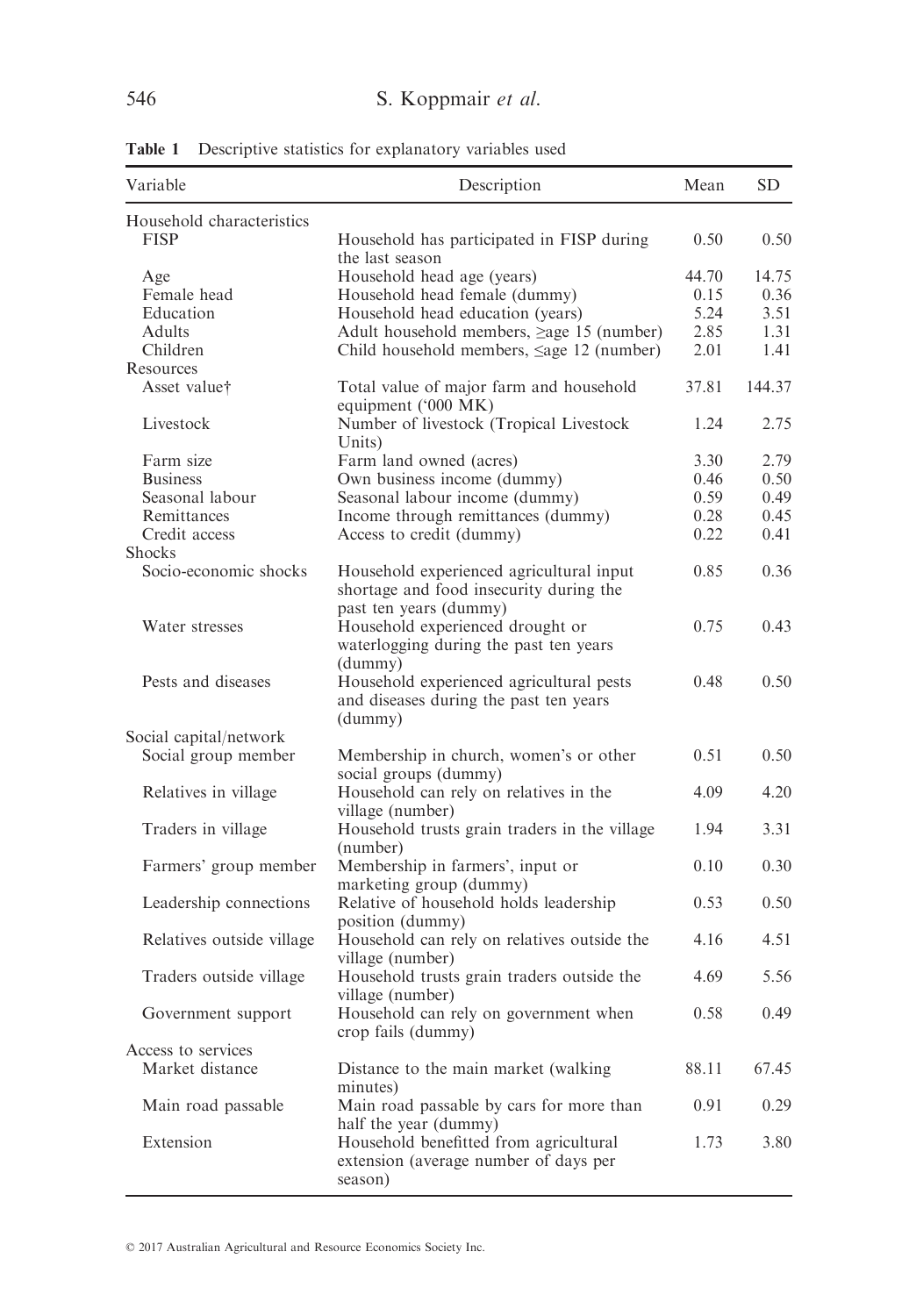|  | Table 1 (Continued) |  |
|--|---------------------|--|
|--|---------------------|--|

| Variable                  | Description                                                  | Mean  | SD   |
|---------------------------|--------------------------------------------------------------|-------|------|
| Village characteristics   |                                                              |       |      |
| Farm families in district | Total number of farm families residing in<br>district ('000) | 23.01 | 7.48 |
| <b>DPP</b>                | Ruling party, DPP, won district in 2009<br>election (dummy)  | 0.54  | 0.50 |
| Southern                  | Household resides in the Southern region<br>(dummy)          | 0.18  | 0.38 |
| Year                      | Survey year 2013 (dummy)                                     | 0.46  | 0.50 |

Notes: The number of observations is 1,482. All data are from the farm household survey, except for farm families in district, which were obtained from the Ministry of Agriculture and Food Security and DPP, reflecting the 2009 election results as obtained from the Malawi Electoral Commission. †1 US Dollar = 364 Malawi Kwacha (MK) (average exchange rate in 2013).

seeds as two input-intensive technologies; (iii) legume intercropping; (iv) manure; (v) soil ridges; (vi) terraces and stone bounds; and (vii) vegetative strips as five NRM technologies. Table 2 presents descriptive statistics for these seven technologies.

The use of inorganic fertilizer and improved maize seeds is widespread in Malawi. Improved maize seeds include hybrids and OPVs with different traits and characteristics adapted to the particular agroecological conditions, such as higher yield potential and/or higher tolerance to drought and crop diseases. In comparison, many of the NRM technologies are used less widely, although some have also been adopted by a considerable proportion of farmers. For instance, legume intercropping is practiced by almost one-third

| Technology                  | Description                                                                       |                     | Adoption rate              |                         |
|-----------------------------|-----------------------------------------------------------------------------------|---------------------|----------------------------|-------------------------|
|                             |                                                                                   | A11<br>$(n = 1482)$ | <b>FISP</b><br>$(n = 744)$ | Non-FISP<br>$(n = 738)$ |
| Inorganic fertilizer        | Farmer applied inorganic<br>fertilizer $(=1, 0)$ , otherwise 0)                   | 0.942               | 0.996                      | $0.887***$              |
| Improved maize              | Farmer used improved<br>maize varieties $(=1,$<br>otherwise 0)                    | 0.779               | 0.871                      | $0.687***$              |
| Legume<br>intercropping     | Farmer practiced legume<br>intercropping $(=1, 0)$ otherwise<br>$\left( 0\right)$ | 0.306               | 0.353                      | $0.257***$              |
| Manure                      | Farmer used manure $(=1,$<br>otherwise 0)                                         | 0.384               | 0.379                      | 0.389                   |
| Ridges                      | Farmer constructed ridges<br>$(=1,$ otherwise 0)                                  | 0.560               | 0.559                      | 0.561                   |
| Terraces and stone<br>bunds | Farmer constructed terraces<br>and stone bunds $(=1,$<br>otherwise 0)             | 0.152               | 0.142                      | 0.160                   |
| Vegetative strips           | Farmer used vegetative<br>strips $(=1, 0)$ otherwise 0)                           | 0.195               | 0.215                      | $0.175**$               |

Table 2 Adoption of different technologies by participation in input subsidy program

Notes: Differences between FISP and non-FISP participants were tested for statistical significance. \*\*\* $P \le 0.01$ , \*\* $P \le 0.05$ , \* $P \le 0.1$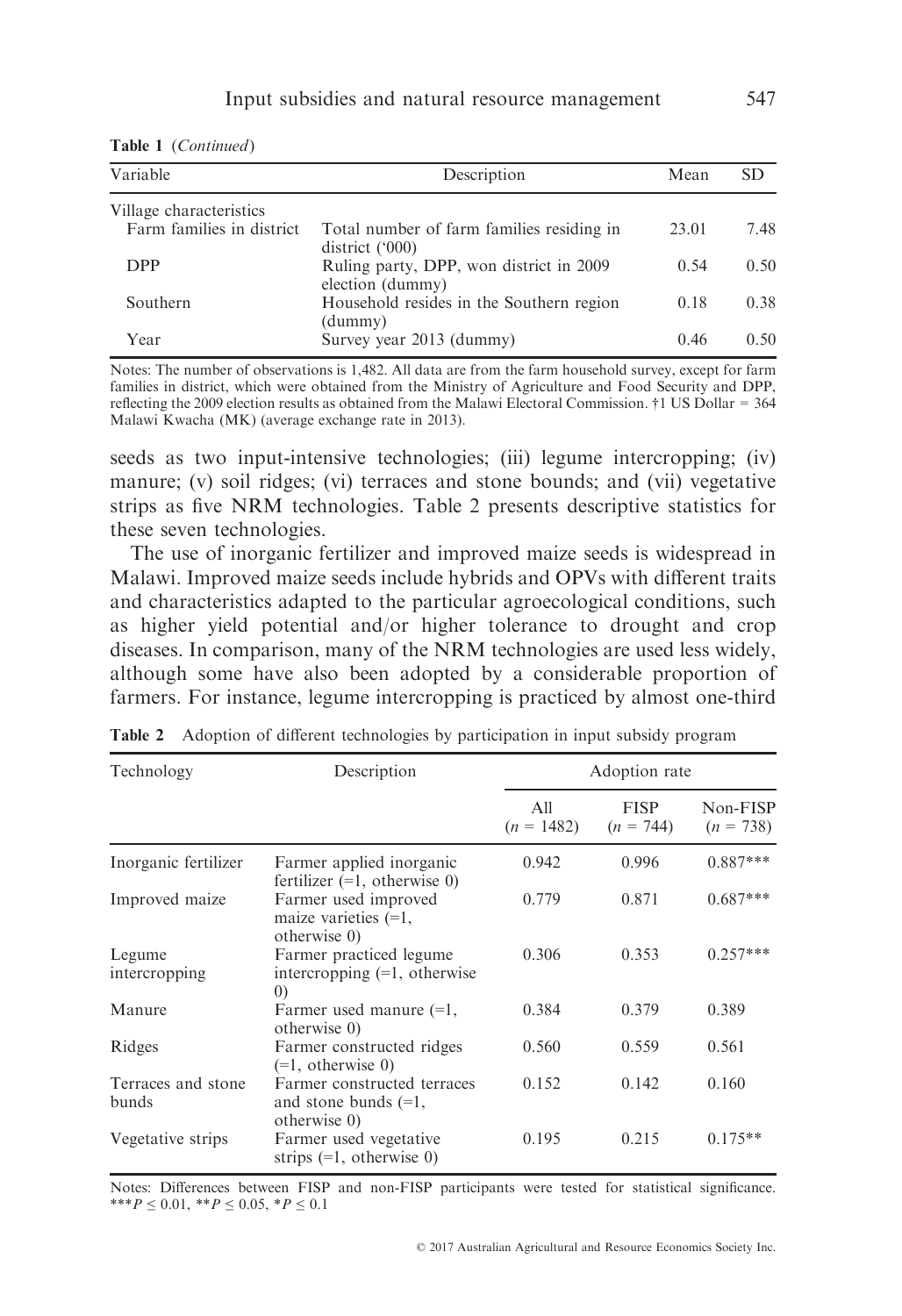#### 548 S. Koppmair et al.

of the households. In Malawi, the use of pigeon pea, groundnut, soya bean and other bean species as intercrops is a common practice among farmers who want to diversify their cropping systems (Gilbert 2004). These legumes do not only fix atmospheric nitrogen, but they are also capable of exploiting residual moisture in the soil, so that intercropping with maize can be advantageous. In addition, intercropping can provide benefits in terms of soil organic matter and lower problems with pests (Tilman et al. 2002; Snapp et al. 2010). Use of organic manure is also quite common in Malawi, even though the quantities applied are typically low (Holden and Lunduka 2012).

Of particular interest among the NRM technologies are also soil and water conservation practices that can help to increase soil water availability, decrease soil erosion and maintain nutrient levels (Delgado et al. 2011). In Malawi, soil ridges were already promoted during colonial times and in the postindependence era (Kassie et al. 2015), which is why over half of all farmers are using this practice. Ridges are soil embankments that run along the contour of a plot and thus slow down water run-off and sediment washout. The size and the spacing of ridges can vary depending on slope and other factors. Ridges are usually renewed every season. In contrast, terraces and stone bunds, which serve a similar purpose as soil ridges, are built to generate long-term benefits of soil improvement (Critchley et al. 1994). Stone bunds are semi-permeable barriers; excess run-off water can pass through slowly and is filtered, so that sediments are caught. Filtration also promotes levelling off the field behind the stone bunds and the formation of terraces. Relatively high upfront costs for the construction of terraces and stone bunds and pay-offs that only occur over time can discourage adoption by cash-constrained smallholder farmers.

Vegetative strips are used to control run-off and soil erosion. For instance, vetiver grass is traditionally used for soil conservation; trees or shrubs might serve as living fences around cultivated fields to protect against erosion (Critchley et al. 1994).

Table 2 also compares technology adoption rates between FISP participants and nonparticipants. The use of inorganic fertilizer and improved maize seeds is significantly higher among FISP participants, which is unsurprising. Strikingly, however, not all program participants use improved maize seeds, even though all received a voucher for improved seeds. Possibly, some exchange of vouchers between farmers occurs. For most of the NRM technologies, no significant differences can be observed. Only for legume intercropping and vegetative strips, we observe higher adoption rates among FISP participants. This is a first indication that FISP and the promotion of NRM technologies are not incompatible. This is analysed in more detail below.

# 4.2 MVP model results

#### 4.2.1 Interrelationships between technologies

Before presenting the MVP results themselves, looking at the error term correlation matrix of the model provides an idea of possible interrelationships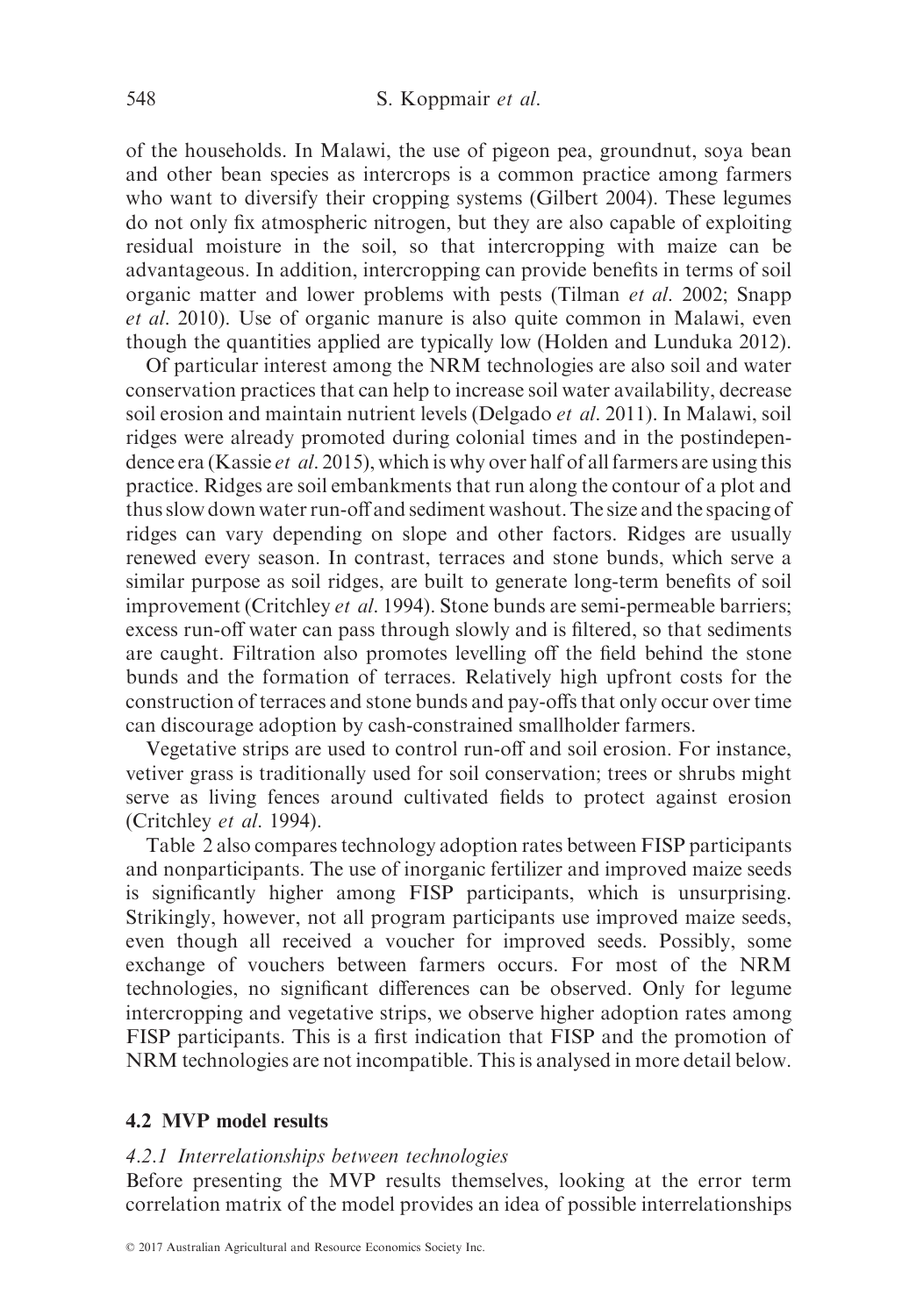|                                                            |                                                  | Table 3 Correlation matrix for technology adoption equations                                                                |                                                                   |                                                              |                                                                                                                        |                                                                                              |                                                                                                          |
|------------------------------------------------------------|--------------------------------------------------|-----------------------------------------------------------------------------------------------------------------------------|-------------------------------------------------------------------|--------------------------------------------------------------|------------------------------------------------------------------------------------------------------------------------|----------------------------------------------------------------------------------------------|----------------------------------------------------------------------------------------------------------|
|                                                            |                                                  | Improved maize                                                                                                              | intercropping<br>Legume                                           | Manure                                                       | Ridges                                                                                                                 | Terraces and<br>stone bunds                                                                  | Vegetative strips                                                                                        |
| Inorganic fertilizer<br>Improved maize<br>Manure<br>Ridges | Terraces and stone bunds<br>Legume intercropping | Likelihood ratio test of all correlation coefficients jointly equal to zero: $\chi^2(21) = 86.57$ ***<br>$0.208***$ (0.080) | $\begin{array}{c} 0.009 & (0.080) \\ 0.017 & (0.052) \end{array}$ | $0.091*$ (0.050)<br>$0.154***$ (0.045)<br>$-0.168**$ (0.078) | 0.114(0.076)<br>$0.253***$ (0.046)<br>$0.084*(0.043)$<br>$-0.001(0.048)$                                               | 0.035(0.051)<br>$0.135**$ (0.062)<br>$0.139**$ (0.055)<br>$-0.025(0.052)$<br>$-0.083(0.083)$ | $.136***$ (0.050)<br>$0.186*(0.099)$<br>0.039 (0.054)<br>0.052(0.052)<br>0.012(0.047)<br>$-0.004(0.058)$ |
|                                                            | Notes: The number of observations is             |                                                                                                                             |                                                                   |                                                              | 1,482. Robust standard errors are adjusted for 827 household clusters. *** $P \le 0.01$ , ** $P \le 0.1$ , $P \le 0.1$ |                                                                                              |                                                                                                          |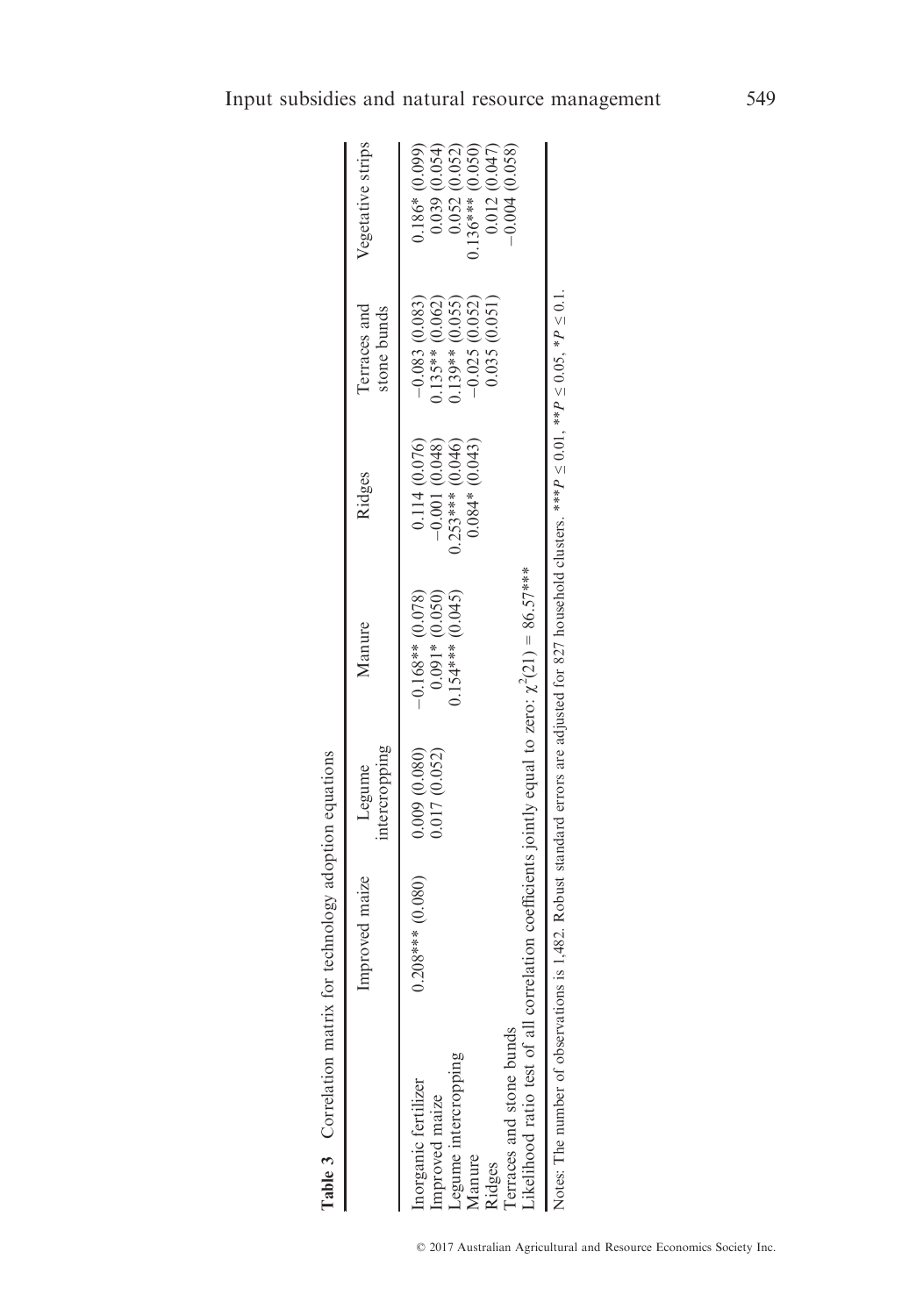in the adoption of different technologies. The results in Table 3 suggest that the null hypothesis of zero correlation between the error terms needs to be rejected. Most of the correlation coefficients in Table 3 have positive signs, suggesting that farmers in Malawi do not consider certain technologies as substitutes for others. One exception is the negative correlation between inorganic fertilizer and manure. Both inputs are used to enhance soil nutrients; manure additionally helps to improve soil organic matter. While both inputs can be used together, farmers in Malawi who adopted one are less likely to adopt the other, probably due to resource constraints. This was also observed by Wainaina et al. (2016) in Kenya.

Positive and significant correlation coefficients point at complementarities between technologies. The positive relationship between inorganic fertilizer and improved maize seeds is expected and in line with previous studies (Denning et al. 2009; Kassie et al. 2013). Improved varieties and hybrids are often more responsive than traditional landraces to fertilizer application. We also observe positive relationships between different NRM technologies, indicating that farmers pursue different strategies of soil and water conservation in conjunction. Strikingly, however, the correlation matrix in Table 3 shows significantly positive coefficients for a few combinations of input-intensive and NRM technologies, too. The results suggest that inorganic fertilizer is often adopted in combination with vegetative strips. Improved maize seeds are used together with manure and with terraces and stone bunds. Similar complementarities between input-intensive and NRM technologies were also observed in other East African countries (Kassie et al. 2015; Wainaina et al. 2016). These findings challenge the widely held public belief that input-intensive and NRM technologies are incompatible.

## 4.2.2 FISP participation and technology adoption

We now turn to the results of the MVP model itself, which we use to analyse the influencing factors of farmers' technology adoption. The full estimation results are shown in Tables S1–S4 in the online appendix. Several variables related to human capital, asset ownership, social networks, institutions and agroecological factors have significant effects. We refrain from a detailed discussion of all influencing factors (see Kassie et al. 2013, 2015; and Wainaina et al. 2016 for recent analyses of technology adoption), because the focus here is primarily on the effect of FISP participation on the use of NRM technologies.

Table 4 summarises the influence of FISP participation on technology adoption using four different specifications of the MVP model. (i) The basic model includes FISP participation as a dummy variable without controlling for potential selection bias. This basic model includes FISP participants that – in addition to subsidised fertilizer and improved maize seeds – had also received vouchers for legume seeds. (ii) In the robustness check model, we exclude those FISP participants that had also received vouchers for legume seeds. (iii) The reduced model uses the full sample again, but only includes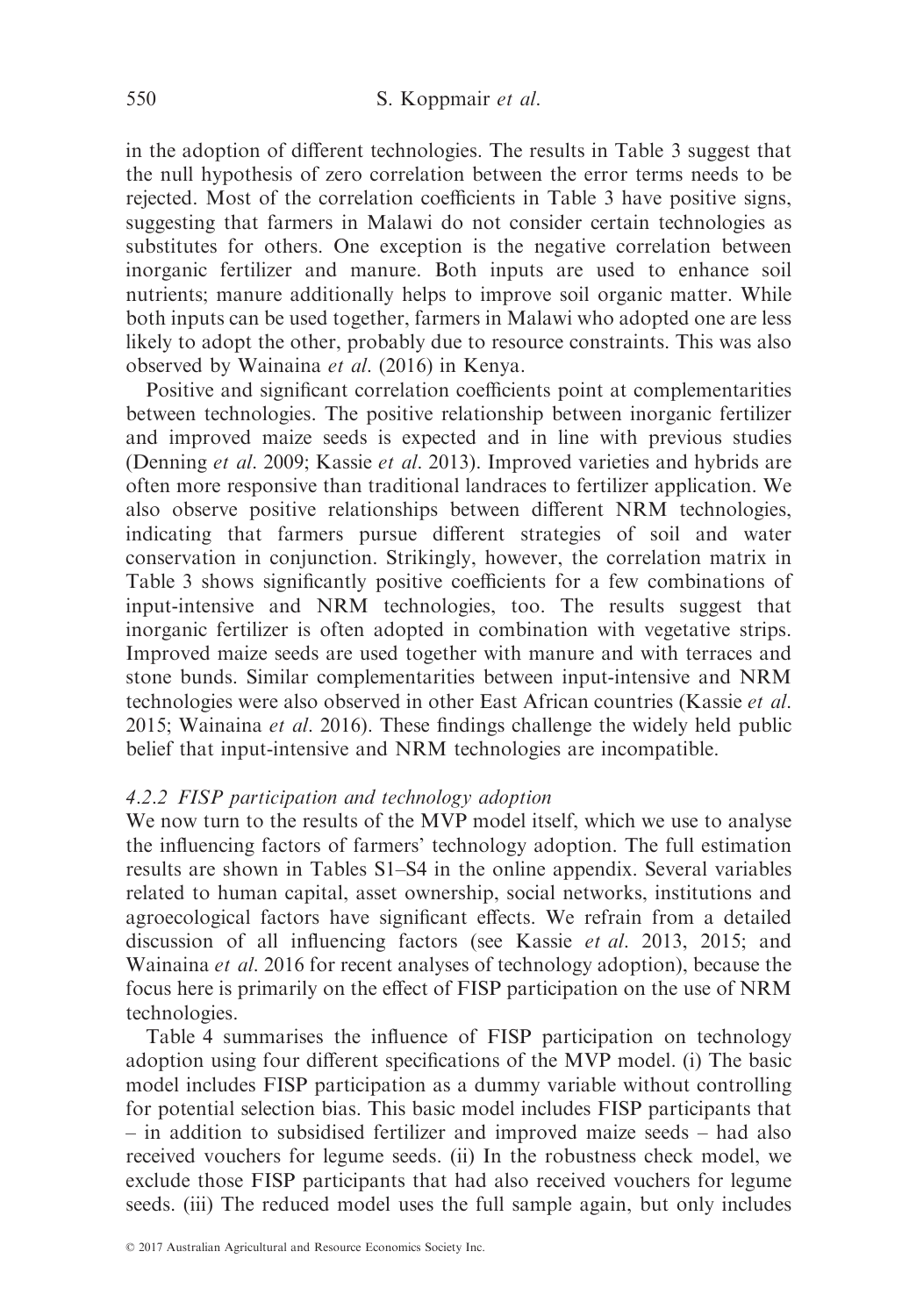| ۱,<br>ij                                                                                                         |
|------------------------------------------------------------------------------------------------------------------|
| こうしゃ こうしょう りょうしゃ<br>ì<br>l<br>֠<br>l                                                                             |
| $\lambda$ 0.0 $\mu$                                                                                              |
| <b>10.0 to 11.0 mm of the cost</b><br>J<br>í<br>ij<br>l<br>֧֦֦֦֧֧֧֧֧֧֛֚֚֚֚֚֚֚֚֚֚֚֚֚֚֝֝֝֝֝֝֝֝֝֝֝֝֝֝֝֟֝֟֝֟֝֬֝<br>í |
| りくしし<br>i                                                                                                        |
|                                                                                                                  |
| $\frac{1}{2}$<br>ì<br>d<br>r ar<br>ï<br>i                                                                        |
| İ<br>ı<br>ı                                                                                                      |

|                                                                                                                                                                                                                                                                                                                                                             | Inorganic<br>fertilizer                       | Improved<br>maize | intercropping<br>Legume | Manure | Ridges                                                                                                                                                                                                                                 | Terraces and<br>stone bunds | Vegetative<br>strips  |
|-------------------------------------------------------------------------------------------------------------------------------------------------------------------------------------------------------------------------------------------------------------------------------------------------------------------------------------------------------------|-----------------------------------------------|-------------------|-------------------------|--------|----------------------------------------------------------------------------------------------------------------------------------------------------------------------------------------------------------------------------------------|-----------------------------|-----------------------|
| Log pseudolikelihood = -4920.34; Wald $\chi^2(231)$ = 1025.78***<br>Basic model                                                                                                                                                                                                                                                                             |                                               |                   |                         |        |                                                                                                                                                                                                                                        |                             |                       |
| Robustness deck medic (0.070; 0.070; 0.070; 0.070; 0.070; 0.070; 0.070; 0.070; 0.070; 0.070; 0.070; 0.070; 0.070; 0.070; 0.070; 0.070; 0.070; 0.070; 0.070; 0.070; 0.070; 0.070; 0.070; 0.070; 0.070; 0.070; 0.070; 0.070; 0.0                                                                                                                              |                                               |                   |                         |        |                                                                                                                                                                                                                                        |                             | 0.116 (0.087)         |
| Log pseudolikelihood = $-4428.23$ ; Wald $\chi^2$ (231) = 1022.41***<br>Reduced model                                                                                                                                                                                                                                                                       |                                               |                   |                         |        | $(0.155** (0.075)$ (0.079 (0.073) - 0.073) - 0.070 (0.079) - 0.073) - 0.079 (0.079 (0.079) - 0.079 (0.079 (0.079 (0.079 (0.079 ) - 0.079 (0.079 ) - 0.079 (0.079 ) - 0.079 (0.079 ) - 0.079 (0.079 ) - 0.079 (0.079 ) - 0.079 (        |                             |                       |
| Log pseudolikelihood = -3997.44; Wald $\chi^2(165) = 637.36***$<br>Joint significance of<br>Mundlak model                                                                                                                                                                                                                                                   | $(0.127)$<br>$(0.34**21**21**10)$<br>81.91*** | 49.20***          | 22.17                   | 35.98  | $(0.115)$ -0.115 $(0.104)$ -0.13 $(0.1361013)$ -0.113 $(0.115)$ -0.115 $(0.115)$ -0.115 $(0.115)$ -0.115 $(0.115)$ -0.115 $(0.115)$ -0.115 $(0.115)$ -0.115 $(0.115)$ -0.115 $(0.115)$ -0.115 $(0.115)$ -0.115 $(0.115)$ -0.1<br>28.59 | 21.99                       | 0.111(0.128)<br>37.09 |
| mean of time-varying<br>covariates $(\chi^2)$                                                                                                                                                                                                                                                                                                               |                                               |                   |                         |        |                                                                                                                                                                                                                                        |                             |                       |
| Log pseudolikelihood = $-4806.52$ ; Wald $\chi^2$ (427) = 2541.23***                                                                                                                                                                                                                                                                                        |                                               |                   |                         |        |                                                                                                                                                                                                                                        |                             |                       |
| evel. The number of draws (50) was set above the square root of the number of observations to reduce simulation bias (Cappellari and Jenkins 2003). Full estimation results<br>Notes: The number of observations is 1,482, except for the robustness check model (1,344 observations). In all models, robust standard errors are clustered at the household |                                               |                   |                         |        |                                                                                                                                                                                                                                        |                             |                       |

are shown in Tables S1–S4 in the online appendix. \*\*\*

 $\overline{\phantom{a}}$  $P \leq 0.01$ , \*\*

 $\mathcal{L}$ 

 $P \leq 0.05$ , \* $P \leq 0.1$ .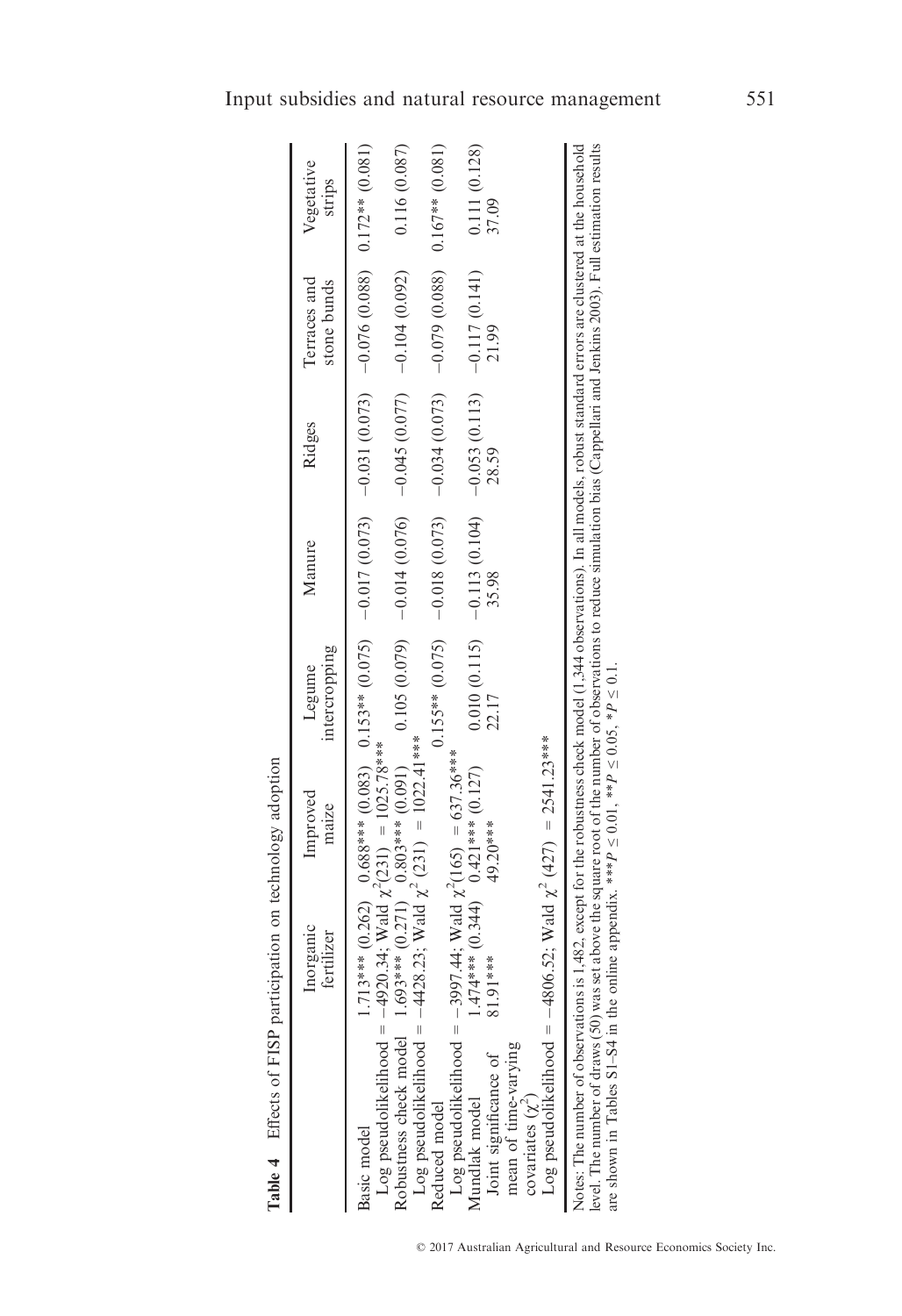equations for the five NRM technologies. This specification serves to test whether the effects of FISP participation are sensitive to inclusion of the input-intensive technologies in the MVP model. (iv) In the Mundlak model, we use the full sample and control for possible selection bias from unobserved heterogeneity by including the means of all time-varying covariates, as described above.

Results from the basic model in Table 4 show significantly positive effects of FISP participation on the use of inorganic fertilizer and improved maize seeds. This is unsurprising, as the subsidy program intends to promote the adoption of these technologies. From this perspective, FISP seems to be effective, which was also shown in previous research (Chibwana et al. 2014; Snapp and Fisher 2015). The basic model suggests significantly positive effects of FISP participation on the adoption of some NRM technologies. In particular, the effects for the use of legume intercropping and vegetative strips are positive and statistically significant. The effect on legume intercropping may be due to subsidised inputs contributing to higher productivity in maize (Chibwana et al. 2014). Some of the households that meet their subsistence needs of maize may decide to allocate more land to legumes (Karamba 2013). However, this effect may also be driven by some FISP participants also receiving vouchers for legume seeds. Indeed, in the robustness check model, the coefficient of FISP participation in the legume intercropping equation is somewhat smaller and statistically insignificant. In any case, the results underline that subsidies for inorganic fertilizer and improved maize seeds do not prevent farmers from using NRM technologies. The reduced model confirms this finding. However, these results should be interpreted with some caution because of possible selection bias.

The lower part of Table 4 reports the results from the MVP model with the Mundlak approach to control for selection bias. The null hypothesis that all coefficients of the mean of the time-varying covariates are jointly equal to zero is rejected in some of the equations, thus suggesting that unobserved heterogeneity may be an issue. This is controlled for in the Mundlak model. The estimation results confirm the positive effects of FISP on the adoption of inorganic fertilizer and improved maize seeds, but the coefficient estimates are slightly smaller than those in the basic model. This comparison points at an upward bias if unobserved heterogeneity is not corrected for. The estimated effects for the adoption of NRM technologies are also slightly different. However, the coefficient signs remain the same throughout all equations. In none of the equations, the effect of FISP participation is negative and significant. In other words, there is no indication that FISP would have a substantive negative effect on the adoption of NRM technologies among smallholder farmers.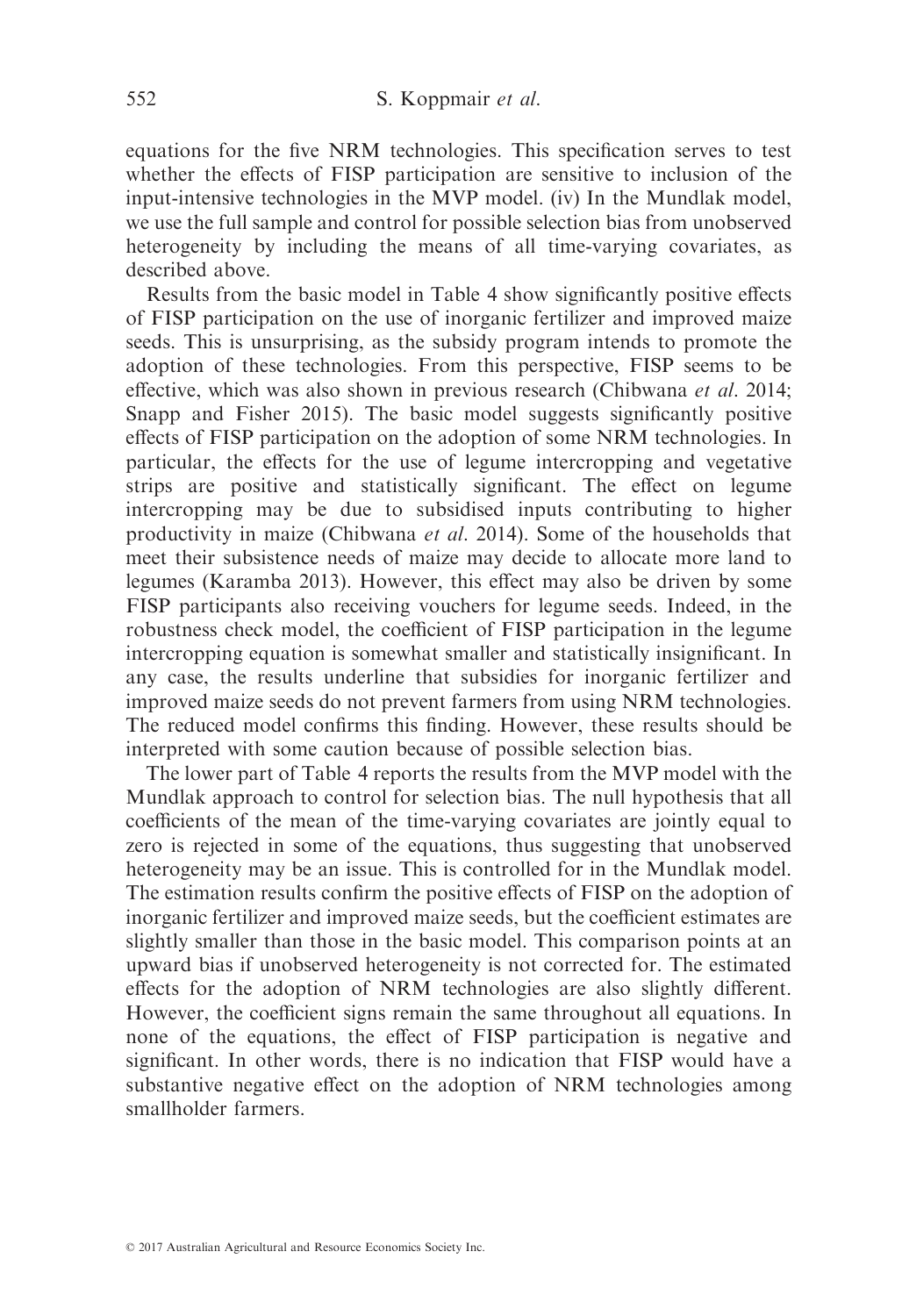#### 5. Conclusion

The Farm Input Subsidy Program (FISP), which was launched in Malawi in 2005/06, has contributed to bumper harvests and improved well-being of poor farm households. FISP has even inspired other African countries to also introduce large-scale input subsidy programs. However, in recent years, FISP has been increasingly criticised for not being economically and ecologically sustainable. In particular, there are doubts that FISP is compatible with NRM technologies that build on improved agronomic practices to raise productivity and conserve soil and water.

In this article, panel data collected from smallholder farm households in Malawi were used to analyse the effect of FISP on the adoption of various technologies, and more generally the compatibility of input-intensive and NRM technologies. Results have shown that FISP participation significantly increases the likelihood of farmers to use inorganic fertilizer and improved maize seeds. This was expected because FISP participants receive vouchers for the purchase of these modern inputs at subsidised rates. For the adoption of NRM technologies, some positive effects of FISP were also found. FISP participation is positively associated with the practice of legume intercropping and the use of vegetative strips. These effects might partly be due to productivity increases in maize resulting from the use of subsidised inputs and a concomitant reallocation of land and other household resources. Vouchers for legume seeds, which some FISP participants received in addition to maize seed and fertilizer subsidies, may also explain the positive effects on intercropping. The effect of FISP on the adoption of other NRM technologies is not statistically significant. Independent of the subsidy program, the results indicate that farmers in Malawi consider modern inputs and NRM practices as complements, not as substitutes in most cases. Different types of technologies are often adopted in combination.

We conclude that the input subsidies provided to farmers through FISP do not discourage the adoption of NRM practices. These results also hold after controlling for unobserved heterogeneity and possible selection bias in FISP participation. In fact, the use of NRM technologies in Malawi seems to be more common among recipients of input subsidies than among nonrecipients. Hence, the promotion of NRM technologies under FISP is feasible, especially when the focus is broadened beyond maize to also include legumes and other crop species. However, further research is needed to gain deeper understanding of the impact mechanisms and help design improved extension strategies to harness synergistic relationships between different types of technologies.

## Acknowledgements

The authors thank the International Maize and Wheat Improvement Center (CIMMYT) and the MAIZE Consortium Research Program for hosting the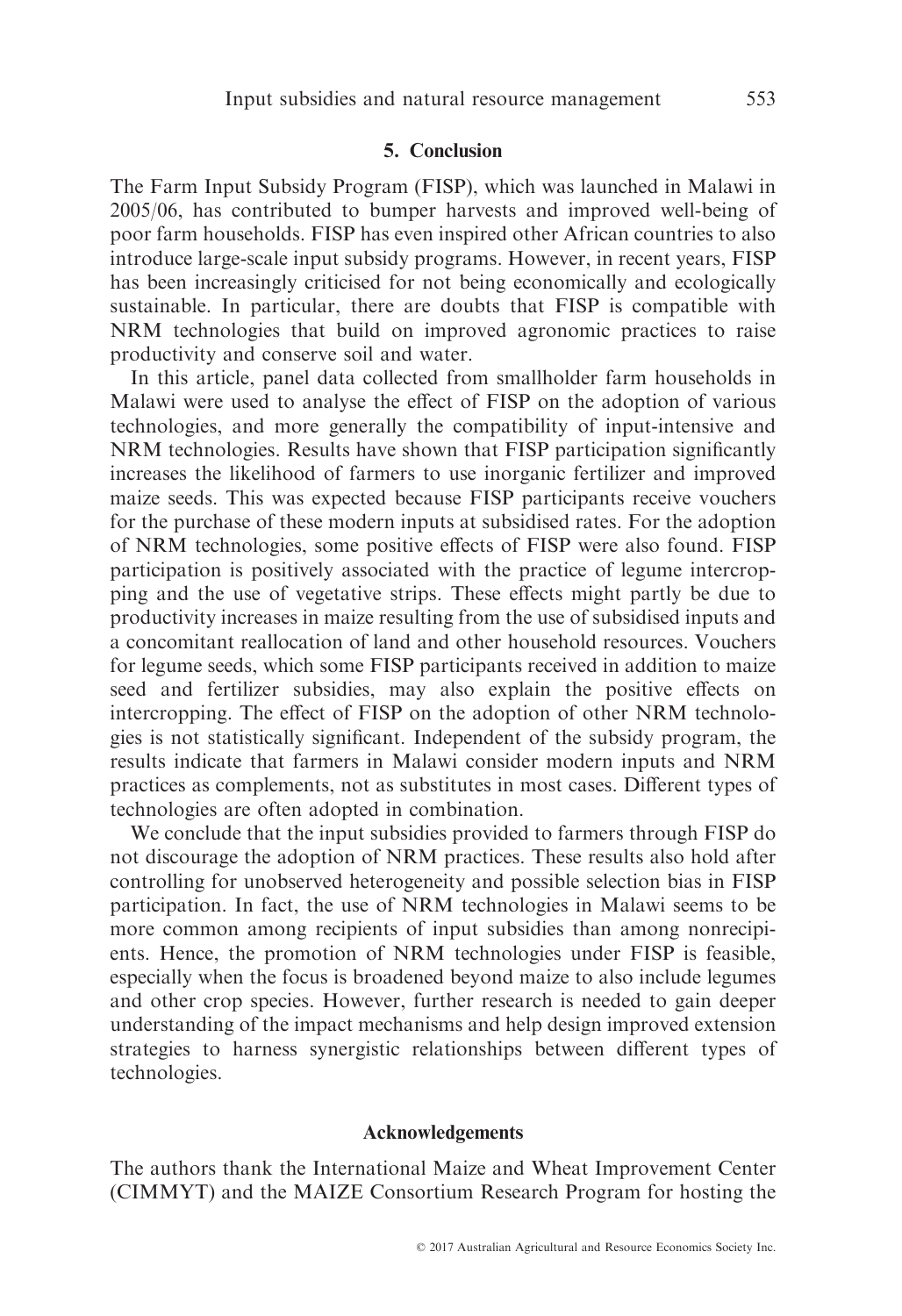original research, organizing the survey and for useful discussions at all stages of this research. Constructive comments by the editors and reviewers of this journal are also gratefully acknowledged.

#### **References**

- Arndt, C., Pauw, K. and Thurlow, J. (2015). The economy-wide impacts and risks of Malawi's Farm Input Subsidy Program, American Journal of Agricultural Economics 98, 962–980.
- Cameron, A.C. and Trivedi, P.K. (2010). Microeconometrics Using Stata. Revised Edition. Stata Press, College Station, TX.
- Cappellari, L. and Jenkins, S.P. (2003). Multivariate probit regression using simulated maximum likelihood, The Stata Journal 3, 278–294.
- Chibwana, C., Fisher, M. and Shively, G. (2012). Cropland allocation effects of agricultural input subsidies in Malawi, World Development 40, 124–133.
- Chibwana, C., Shively, G., Fisher, M., Jumbe, C. and Masters, W. (2014). Measuring the impacts of Malawi's Farm Input Subsidy Programme, African Journal of Agriculture and Resource Economics 9, 132–147.
- Chirwa, E.W. and Dorward, A. (2013). Agricultural Input Subsidies. The Recent Malawi Experience. Oxford University Press, New York, NY.
- CIA (2015). The World Factbook: Malawi. Retrieved on 6 March 2015, [https://www.cia.gov/](https://www.cia.gov/library/publications/the-world-factbook/geos/mi.html) [library/publications/the-world-factbook/geos/mi.html](https://www.cia.gov/library/publications/the-world-factbook/geos/mi.html)
- Critchley, W., Reij, C. and Willcocks, T.J. (1994). Indigenous soil and water conservation: a review of the state of knowledge and prospects for building on traditions, Land Degradation and Development 5, 293–314.
- Delgado, J.A., Groffman, P.M., Nearing, M.A., Goddard, T., Reicosky, D., Lal, R., Kitchen, N.R., Rice, C.W., Towery, D. and Salon, P. (2011). Conservation practices to mitigate and adapt to climate change, Journal of Soil and Water Conservation 66, 118A–129A.
- Denning, G., Kabambe, P., Sanchez, P., Malik, A., Flor, R., Harawa, R., Nkhoma, P., Zamba, C., Banda, C., Magombo, C., Keating, M., Wangila, J. and Sachs, J. (2009). Input subsidies to improve smallholder maize productivity in Malawi: toward an African Green Revolution, PLoS Biology 7, e1000023.
- Doss, C.R. (2006). Analyzing technology adoption using microstudies: limitations, challenges, and opportunities for improvement, Agricultural Economics 34, 207–219.
- Gilbert, R.A. (2004). Best-bet legumes for smallholder maize-based cropping systems of Malawi, in Eilittä, M., Mureithi, J. and Derpsch, R. (eds), Green Manure/Cover Crop Systems of Smallholder Farmers. Springer, Netherlands, Dordrecht, pp. 153–174.
- Greene, W.H. (2012). Econometric Analysis, 7th edn. Prentice Hall, Boston, MA.
- Greenpeace Africa (2015). Fostering Economic Resilience: The Financial Benefits of Ecological Farming in Kenya and Malawi. Greenpeace Africa, Johannesburg.
- Holden, S. and Lunduka, R. (2010). Too poor to be efficient? Impacts of the targeted fertilizer subsidy program in Malawi on farm plot level input use, crop choice and land productivity. Report to NORAD. Department of Economics and Resource Management, Norwegian University of Life Sciences, As.
- Holden, S. and Lunduka, R. (2012). Do fertilizer subsidies crowd out organic manures? The case of Malawi, Agricultural Economics 43, 303–314.
- Holden, S. and Lunduka, R. (2013). Who benefit from Malawi's targeted Farm Input Subsidy Program?, Forum for Development Studies 40, 1–25.
- Jayne, T.S., Sitko, N., Ricker-Gilbert, J. and Mangisoni, J. (2010). Malawi's Maize Marketing System: The Evaluation of the 2008/9 Agricultural Input Subsidy Programme, Malawi. [http://](http://purl.umn.edu/62162) [purl.umn.edu/62162](http://purl.umn.edu/62162)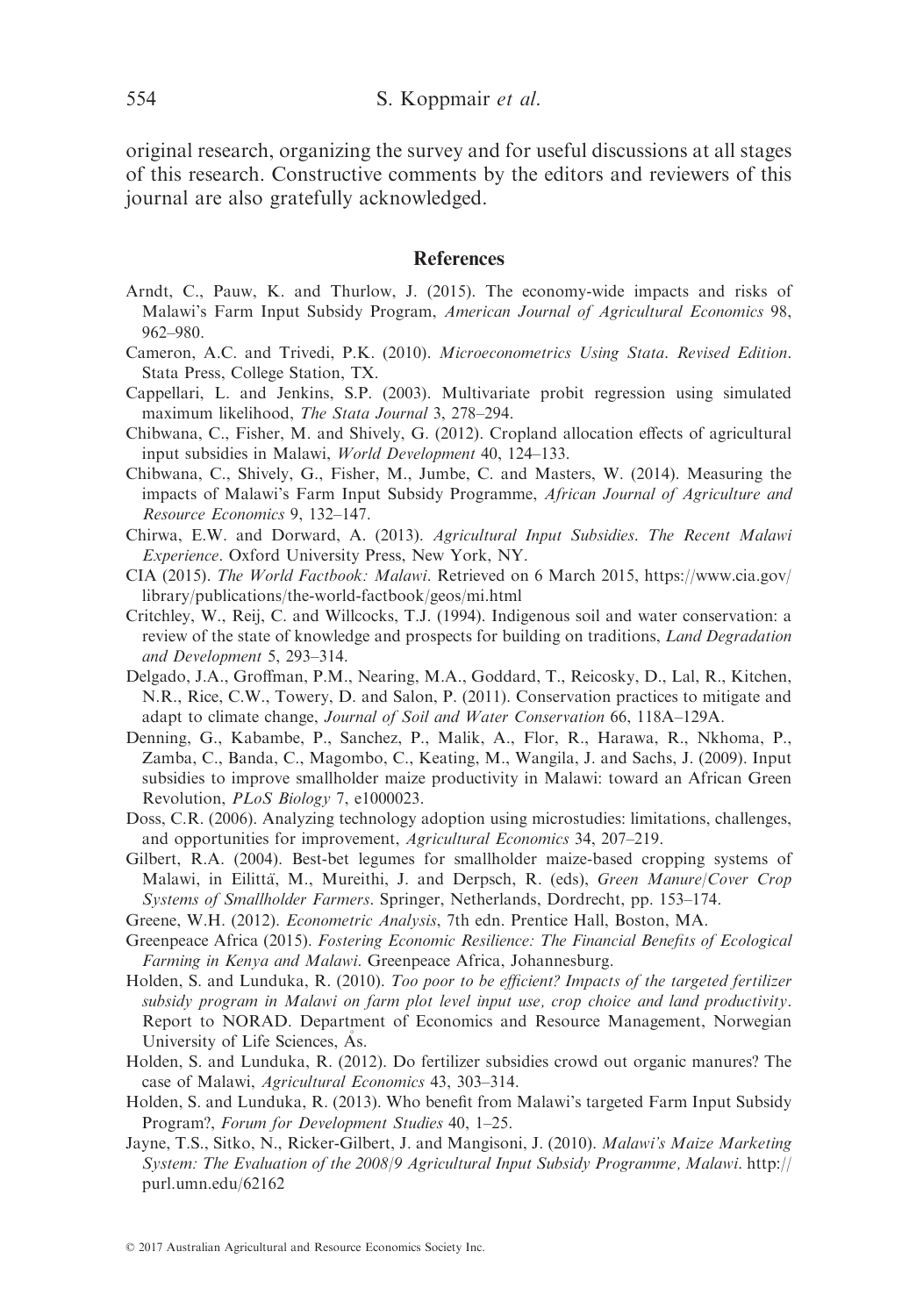- Jayne, T.S., Mather, D., Mason, N. and Ricker-Gilbert, J. (2013). How do fertilizer subsidy programs affect total fertilizer use in sub-Saharan Africa? Crowding out, diversion, and benefit/cost assessments, Agricultural Economics 44, 687–703.
- Karamba, R.W. (2013). Input subsidies and their effect on cropland allocation, agricultural productivity and child nutrition: evidence from Malawi. Doctoral Thesis, American University, Faculty of the College of Arts and Sciences, Washington, DC.
- Kassie, M., Jaleta, M., Shiferaw, B., Mmbando, F. and Mekuria, M. (2013). Adoption of interrelated sustainable agricultural practices in smallholder systems: evidence from rural Tanzania, Technological Forecasting and Social Change 80, 525–540.
- Kassie, M., Teklewold, H., Jaleta, M., Marenya, P. and Erenstein, O. (2015). Understanding the adoption of a portfolio of sustainable intensification practices in Eastern and Southern Africa, Land Use Policy 42, 400–411.
- Koppmair, S., Kassie, M. and Qaim, M. (2017). Farm production, market access and dietary diversity in Malawi, Public Health Nutrition 20, 325–335.
- Lee, D.R. (2005). Agricultural sustainability and technology adoption: issues and policies for developing countries, American Journal of Agricultural Economics 87, 1325–1334.
- Levine, N.K. (2015). Do input subsidies crowd in or crowd out other soil fertility management practices? Panel survey evidence from Zambia. Master's Plan B Paper. Michigan State University. East Lansing, Michigan.
- Lunduka, R., Ricker-Gilbert, J. and Fisher, M. (2013). What are the farm-level impacts of Malawi's Farm Input Subsidy Program? A critical review, Agricultural Economics 44, 563– 579.
- Marenya, P., Nkonya, E., Xiong, W., Deustua, J. and Kato, E. (2012). Which policy would work better for improved soil fertility management in sub-Saharan Africa, fertilizer subsidies or carbon credits?, Agricultural Systems 110, 162–172.
- MaSSP (2014). Eight Years of FISP Impact and What Next? Malawi Strategy Support Program (MaSSP). International Food Policy Research Institute (IFPRI), Lilongwe, Malawi.
- MoAFS (2011). Malawi Agricultural Sector Wide Approach. A Prioritised and Harmonised Agricultural Development Agenda: 2011-2015. Ministry of Agriculture and Food Security (MoAFS), Lilongwe, Malawi.
- Morgan, S.N., Mason, N.M., Levine, N.K. and Zulu-Mbata, O. (2017). Incentivizing unsustainable intensification? Evidence from Zambia's input subsidy program. Selected paper for the Midwest International Economic Development Conference. Pyle Center, University of Wisconsin-Madison, April 21-22, 2017. Madison, Wisconsin.
- Mundlak, Y. (1978). On the pooling of time series and cross-section data, *Econometrica* 46, 69– 85.
- Noltze, M., Schwarze, S. and Qaim, M. (2012). Understanding the adoption of system technologies in smallholder agriculture: the system of rice intensification (SRI) in Timor Leste, Agricultural Systems 108, 64–73.
- Ricker-Gilbert, J. and Jayne, T.S. (2012). Do fertilizer subsidies boost staple crop production and reduce poverty across the distribution of smallholders in Africa? Quantile regression results from Malawi. Selected Paper for the International Association of Agricultural Economists (IAAE) 2012 Conference, August 18-24, 2012, Foz Do Iguacu, Brazil, [http://](http://purl.umn.edu/126742) [purl.umn.edu/126742](http://purl.umn.edu/126742)
- Ricker-Gilbert, J., Jayne, T.S. and Chirwa, E. (2011). Subsidies and crowding out: a doublehurdle model of fertilizer demand in Malawi, American Journal of Agricultural Economics 93, 26–42.
- Ricker-Gilbert, J., Jumbe, C. and Chamberlin, J. (2014). How does population density influence agricultural intensification productivity? Evidence from Malawi, Food Policy 48, 114–128.
- Sauer, J. and Tchale, H. (2009). The economics of soil fertility management in Malawi, Review of Agricultural Economics 31, 535–560.